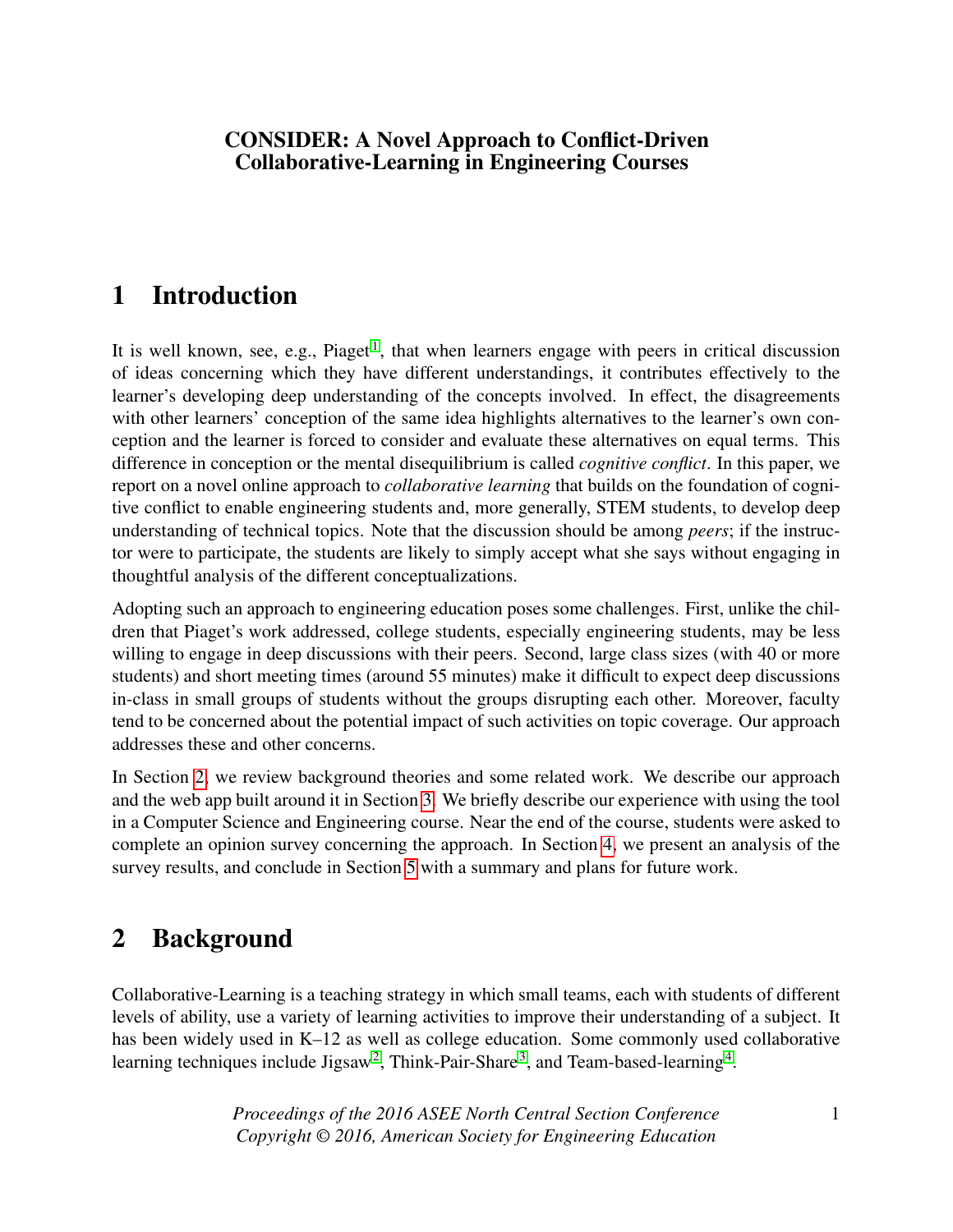The concept of cognitive conflict driven learning, discussed in the previous section, plays a central role in some other collaborative learning techniques, like peer-instruction (PI)<sup>[5](#page-7-4)</sup>. In PI, each student individually answers a conceptual multiple choice question, submitting the answer via a *clicker*; then the students turn to their neighbors and, in groups of 3 or 4, discuss the question; after a few minutes of discussion, each student again answers the same question. During the discussion time, the instructor walks around the room, observing the discussions but not participating in them. Mazur<sup>[5](#page-7-4)</sup> reports that the percentage of students who, following discussion with their peers, change their answer from a wrong choice to the correct one far exceeds the percentage who change from the correct choice to a wrong one. But there are a number of limitations with PI, mostly related to the fact that it is a classroom technique: (a) Since the multiple-choice question is about the topic being discussed in the lecture, students may not have had enough time to think about it deeply; (b) The groups are formed primarily based on which students happen to be seated next to which other students, rather than on the basis of ensuring cognitive conflict in each group; (c) Some students may dominate their groups irrespective of whether they have the right answers or not; (d) The amount of time spent in the discussion is limited; hence, students who need time to formulate their arguments may not contribute effectively. As we will see, our approach addresses all of these limitations.

Using computer technology, it is possible not only to record interactions in better ways, but also to create newer, better interactions. The branch of the learning sciences that studies "how people can learn together with the help of computers"<sup>[6](#page-7-5)</sup> is called Computer-Supported Collaborative Learning (CSCL). One of the earliest CSCL systems is CSILE, now known as Knowledge Forum<sup>[7](#page-7-6)</sup>. A group of students using CSILE focuses on a specified relatively broad problem and begin to build a database of information about the topic. Some other researchers have used *wikis* to allow users to add, modify, or delete content using a standard browser, to create a site that thoroughly explores a topic. But many of those studies have reported poorer than expected results. For example, Cole $8$  conducted an experiment in an information systems course where students were supposed to discover new material and post to the class wiki. Fully one quarter of the questions on the final exam were to be from the material that students posted. Halfway through the course there had been no posts to the wiki! Judd, Kennedy, and Cropper<sup>[9](#page-7-8)</sup>, Leung and Chu<sup>[10](#page-7-9)</sup> report similar experiences in their attempts to use wikis for collaborative learning. An important reason why it did not work in these cases could be the fact that there is little or no structure to the activities in these uses of wikis. On the other hand, in our approach, the activities have a specific structure that ensures that students will engage in effective collaborative learning.

## <span id="page-1-0"></span>3 Approach

Our approach, named CONSIDER (an acronym for CONflicting Student Ideas to be Discussed, Evaluated, and Resolved), works as follows. Following the standard class lectures on a given topic, the instructor will create a two-part assignment, call it A. The first part of A, call it I for *initial component*, will be a central, conceptual question that can, ideally, be presented as a multiple-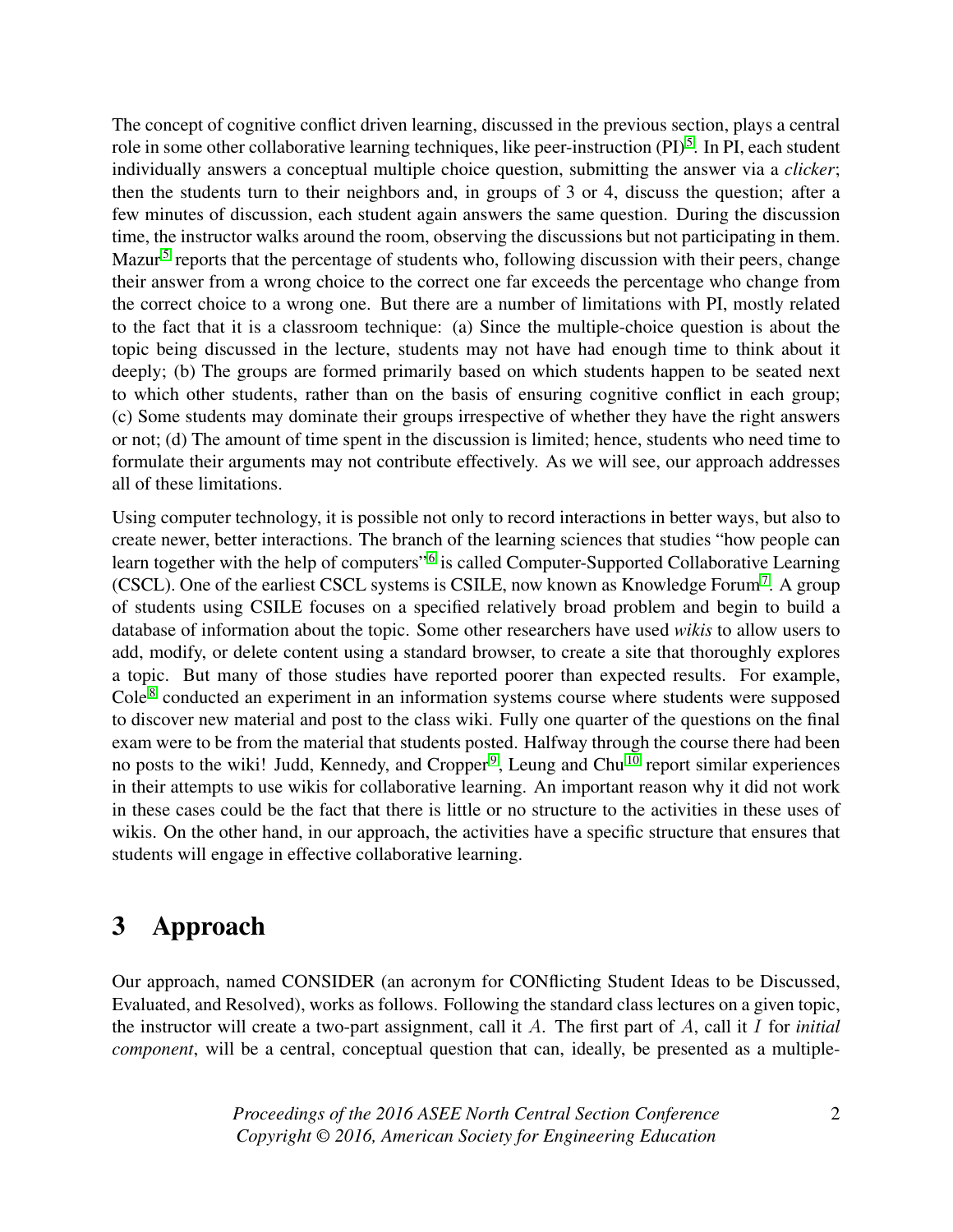choice question with distractors chosen to correspond to common misconceptions about the topic; the second part,  $P$ , is a more in-depth question, that is an extension of  $I$ , possibly including a substantial problem-solving component. The instructor posts I on the CONSIDER web app and each student in the course is required to, individually, submit his/her answer to I within 24 hours. The system, possibly with help from the instructor, then organizes the students into groups of 4–5 each with each group containing students who choose different answers for I.

The students in each group will then engage in a series of rounds,  $R_1, R_2, R_3, \ldots$ , of discussion, each round lasting 24 hours. The goal of the discussion will be to help each student arrive at an answer to the assignment. Suppose  $G$  is one of the groups and has four students,  $S1$ ,  $S2$ ,  $S3$ ,  $S4$ . Note first that the students will not know the identities of the other students in G with the system simply referring to them as S1, S2, etc. When S1 logs in for, say, round R3, she will see the posts made by all four students in R2. In her post for R3, S1 will have to indicate (by clicking a *green/red/blue* button on the app) whether she *agrees with, disagrees with, or is neutral/unclear about* the posts made by each of S1,..., S4 in R2 along with an explanation; and also include her current approach to the problem. Note that S1 has to indicate, in R3, whether she agrees/disagrees with her *own* post from  $R2$ ; the point is that, she may have found the  $R2$  post from, say, S4 so convincing that she no longer agrees with what she said in R2! Indeed, this is *precisely* the point of peer discussion based on different conceptualizations of a problem. At the end of a round, say, R5 –this will be decided by the instructor and will vary with the topic– each student will be required to *individually* submit her final answer to the assignment, along with a brief summary of the discussion in her group. S1's grade for the assignment will depend *only* on the correctness of her final answer and the quality of her summary; so she will not have to worry about losing points for switching from the wrong to the correct answer.

We have implemented the approach as a scalable, platform-independent web application, using Google App Engine and Python, making it ubiquitous, accessible from any internet-connected device of choice of the user. Figure [1](#page-3-0) shows the user interface of the discussion phase as seen on a smart-phone device. Note that the members of this group are known to each other by aliases (S1, etc.) and not by their real names or any other identifiable nickname.

We used CONSIDER in a graduate-level Programming Languages course in Computer Science and Engineering in a large public university in the mid-western United States. The main goal of the grad course, like similar courses in other universities, is to study formal ways of defining syntax and semantics of programming languages. The main topics are attribute grammars; operational, axiomatic, and denotational semantics of languages. One of the regular homework assignments was conducted as a CONSIDER discussion. 39 out of the 40 students used the tool; one student missed the deadline for answering the initial question, and hence could not be included (he was given an equivalent assignment offline). The students were divided into nine groups of 4 each, with the tenth group having 3 students.

The assignment was about how Lisp, being a *functional* language, differs from *imperative* languages, and how can the constructs of imperative languages, like an assignment statement, be implemented in a Lisp interpreter. The discussion that followed was about whether it was possible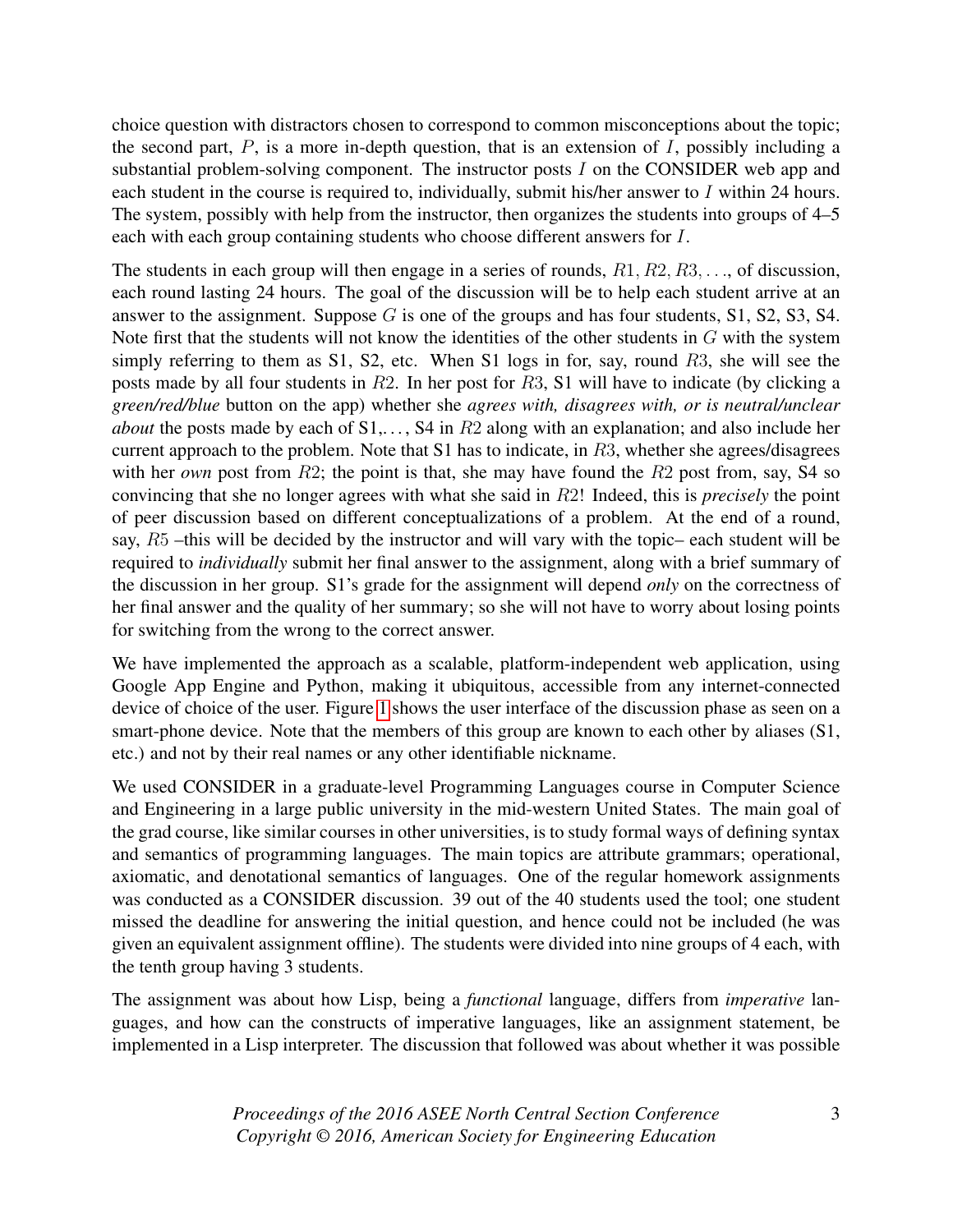<span id="page-3-0"></span>

Figure 1: CONSIDER UI–Discussion in a group

to implement a construct that is equivalent to an assignment statement in Lisp –and, if so, how.

Figure [1](#page-3-0) is a snapshot of this discussion in one of the groups. S4 of this group made an initial comment: "We can define functions in Lisp using DEFUN, and they are stored in the D-list. When we call the function later, the Lisp interpreter will first find the function from the D-list, pair the actuals with the formals defined and store those in the A-list. In such a way, implicit assignment is made." S2, on the other hand, had a slightly different take on the matter. She explained that in imperative languages bits are manipulated in memory which are assigned some meaning by the programmer, whereas in functional languages, the programmer tells the computer "what things, actions etc. are". She explained this with an example of Fibonacci numbers, and concluded, "So the approach in imperative is more algorithmic, whereas in functional we declare the steps instead of changing any variables state.". These were S4 and S2's posts, respectively, from R1. Upon entering R2, S4 sees S2's above comment and *agrees* with it by clicking the green 'support' button. S4 now *disagrees* with her own previous position, and modifies it to acknowledge that a variable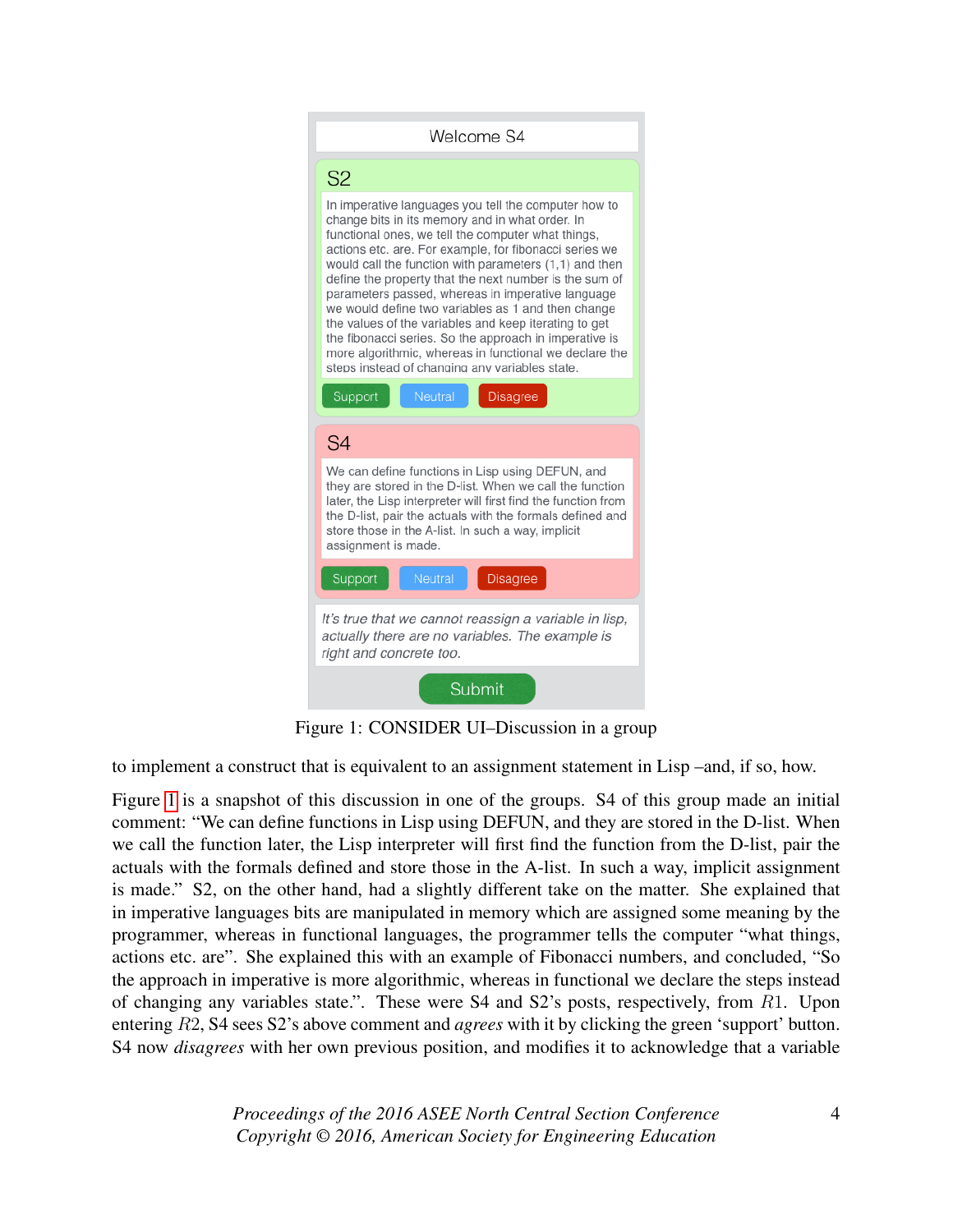cannot be reassigned in lisp (shown in italics in the figure), unlike her initial claim. They continued to discuss in detail how the functionality of assignment can be implemented in Lisp. All groups had discussions with similar results, with either a student who started with a wrong approach changing it to a correct one over the course of the discussion, or one who started with the right idea refining it as they heard their peers' viewpoints.

# <span id="page-4-0"></span>4 Survey Data Analysis

Near the end of the course, an optional, anonymous online survey was used to get the students' feedback on the CONSIDER approach. 22 of the 39 students, all graduate students of Computer Science and Engineering, completed the survey.

<span id="page-4-1"></span>Using a Likert scale, we asked the students if they thought that CONSIDER provides a better opportunity to learn compared to in-class discussions. 68% answered 'agree' or 'strongly agree' (Figure [2\)](#page-4-1). Some of them explained in the comments that due to short meeting times, they are usually not able to get into the details of a topic while discussing in-class. This limitation was overcome in CONSIDER.



Figure 2: CONSIDER provides a better opportunity to learn compared to in-class discussions.

The survey also asked students their feedback on the duration and number of rounds used in the assignment and the features of anonymity, rounds-based structure. Figure [3](#page-5-0) summarizes student responses to each of those. 59% and 73% students, respectively, responded that the number of rounds and the duration of each round were just about right.

73% of the respondents felt that ability to post anonymously was helpful. Their comments on why they felt it was useful are in line with the reasons why we included it in the approach in the first place: it made sure that "answers were discussed without prejudice".

Responses on the rounds-based asynchronous discussion feature were rather mixed. Only 18% students liked it the way it was, while an equal number said they would prefer a 'live' discussion.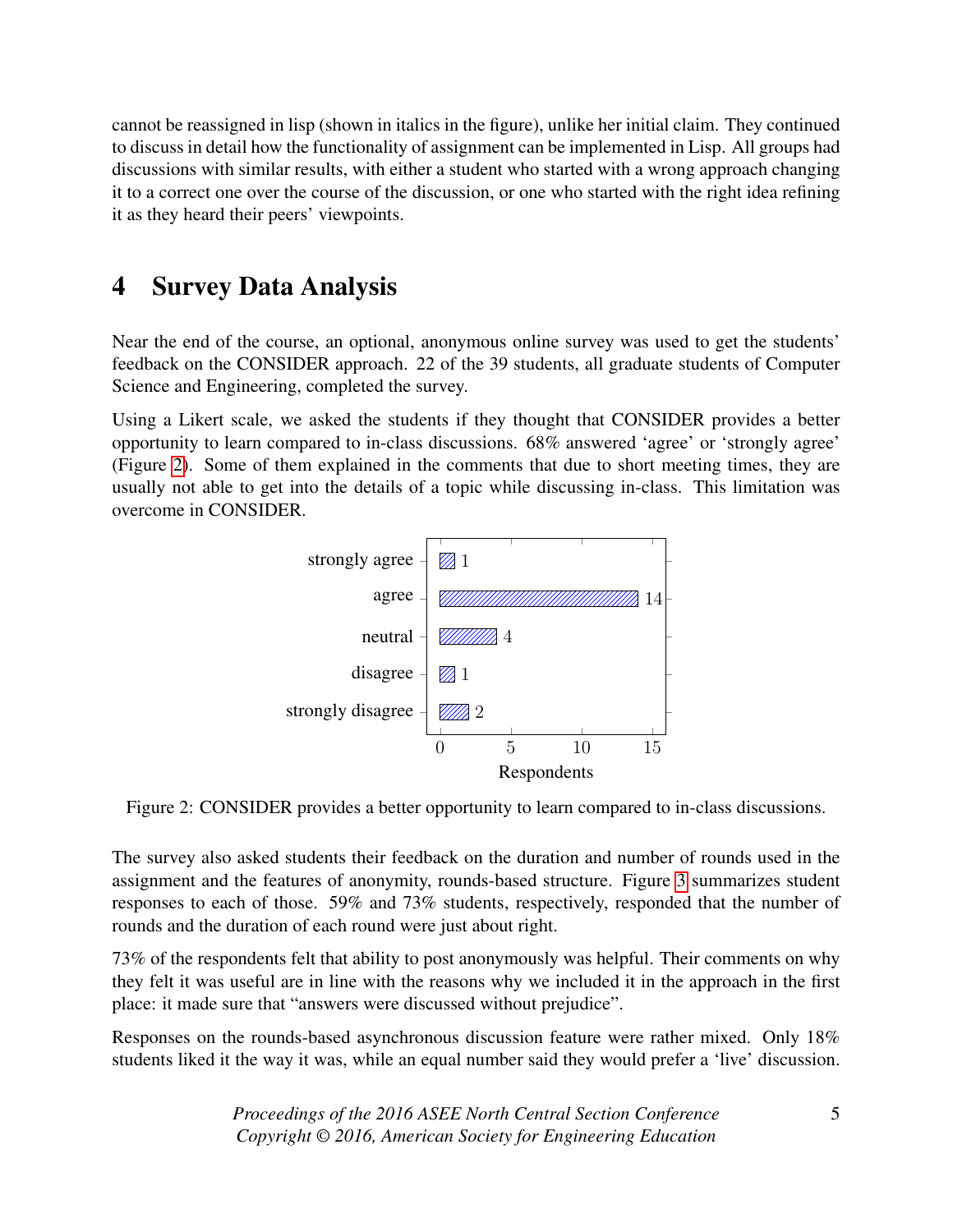<span id="page-5-0"></span>

Figure 3: Survey responses on features of CONSIDER

Remaining 64% were ok with the structure, but preferred having the instructor intervene at some point of time. Some of them were okay with knowing the teacher's opinion *eventually*, which, in the form of an in-class session to clarify any remaining confusion on the topic after the exercise is over, is a practice we would recommend. But some other students felt the need of getting the instructor's feedback on *each* round. This would be essentially equivalent to grading 40-odd assignments *every day* for the duration of the activity, which is not practical. Let's also look at another comment in this context that advocates allowing members of a group to decide if majority of them disagree over a point, and ask for an instructor intervention "instead of arguing among themselves and wasting time." We believe that this comes from a deeper problem seen in STEM education – what Rick and Guzdial<sup>[11](#page-7-10)</sup> call a "lack of collaborative culture" in STEM education. These comments seem to reflect the widespread notion that discussing and arguing with peers about their conception of a technical topic does not (usually) contribute to learning. But this is contrary to our understanding of how learning happens, particularly in the case of collaborative learning<sup>[12](#page-7-11)</sup>. In their analysis of why their wiki-based collaborative learning environment was successful in English literature and architecture classes, but not in STEM courses, Rick and Guzdial [11](#page-7-10) identified one of the reasons to be "competitive nature of the courses and single answer questions". The same is reflected here with the student trying to get to the (presumably one, correct) solution of the problem via the instructor, instead of trying to discuss with peers other possible approaches to the solution, an exercise he considers a 'waste of time'. Consciously employing collaborative learning techniques in all levels of STEM education might eventually mitigate such issues, and would help see learners as well as educators the value of collaborative learning.

Nevertheless, there were students who appreciated the importance of collaborative learning driven by cognitive conflict, and of the emphasis on discussing the topics with peers. We conclude the discussion on survey data by presenting a comment that reflects this understanding: "Since nobody is really expert like instructor, we have to provide strong evidence to convince others (as well as ourselves)." It is important to note here that, unlike the students who asked for the instructor to intervene in order to make sure they learn, this student indicates that they learn better *because* the instructor is *not* present, resulting in them being more vigilant about the arguments they produce. This is *precisely* the point of collaborative learning driven by cognitive conflict.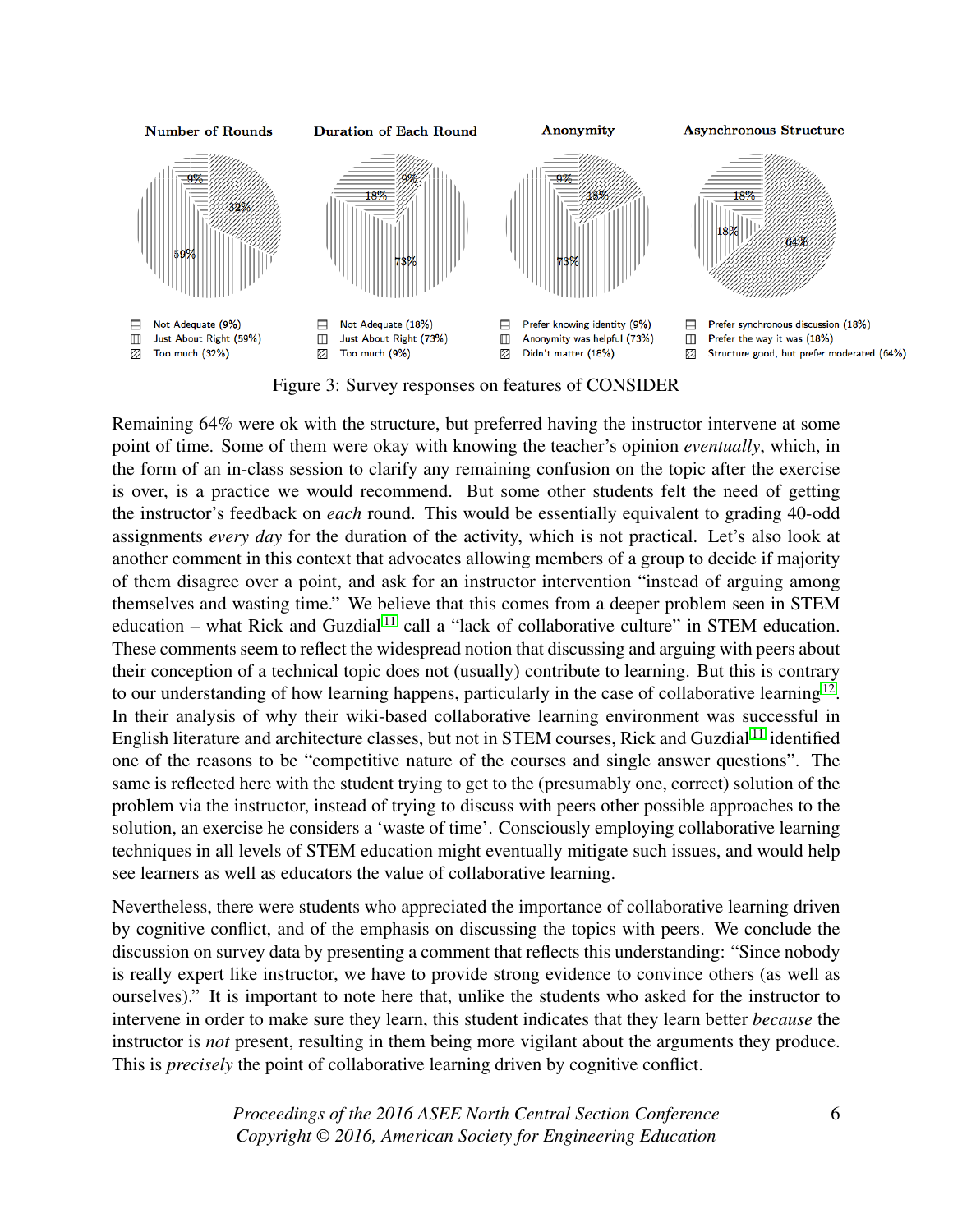# <span id="page-6-0"></span>5 Conclusion and Future Work

We have developed a novel, online approach, called CONSIDER, that combines the strengths of conflict-driven collaborative learning and Computer-Supported Collaborative Learning. Its unique features and their benefits are summarized below.

- Small group formation based on cognitive conflict ensures that the discussion in each group is driven by the conceptual disagreement among its members, which enhances learning.
- Ability to post anonymously in the groups allows students to participate more freely, without compromising the effectiveness of the discussion by any gender/ethnic/other preconceptions some students may have.
- Asynchronous, rounds-based structure of the discussions ensures that each student, whether quick on her feet, or prefers to think through subtle ramifications before posting, or anything in-between, participates equally effectively.
- Since all the interactions in the discussion are recorded, students can come back and refer to their discussions logs later and can continue to learn from the experience. Instructors can also look at the interactions and decide if further explanation is required for the topic.

We have implemented CONSIDER as a scalable, platform-independent web application using Google App Engine and Python. We used it in a graduate-level programming languages course in Computer Science and Engineering. Discussion activity in the form of a homework assignment, about implementing assignment-statement like capabilities to the functional language Lisp, was conducted through the app. 39 students participated. Preliminary analysis of the discussion data suggests that the approach was very helpful in improving the participants' learning about the concept. In almost all the groups, students changed or refined their solutions, based on comments of their peers, during the course of the discussion. In some groups, it was observed that, as a student critiqued another student's solution, he realized some caveats in his own solution and refined it.

22 students completed the follow up survey for reflections on whether the approach helped their understanding of the concept. The participants' feedback highlighted the importance of the unique features of CONSIDER. In particular, students considered the feature of anonymously posting comments extremely helpful in participating freely and posting without prejudices. While 18% of the students were supportive of the asynchronous, rounds-based structure of discussions, about 64% of them said they would prefer an intervention from the instructor, instead of discussing only with the peers. This opinion likely results from a lack of collaborative culture in STEM education, in which the value of collaborative learning, through discussing with peers, is not readily appreciated.

We plan to further evaluate the efficacy of the features of CONSIDER by designing careful experiments in coming semesters and using the tool in different courses. Our tool is available as an open source software, which other educators can download and configure to use in their courses. It is highly customizable in terms of features such as number of rounds, duration of rounds, group size, etc., to suit their specific needs.